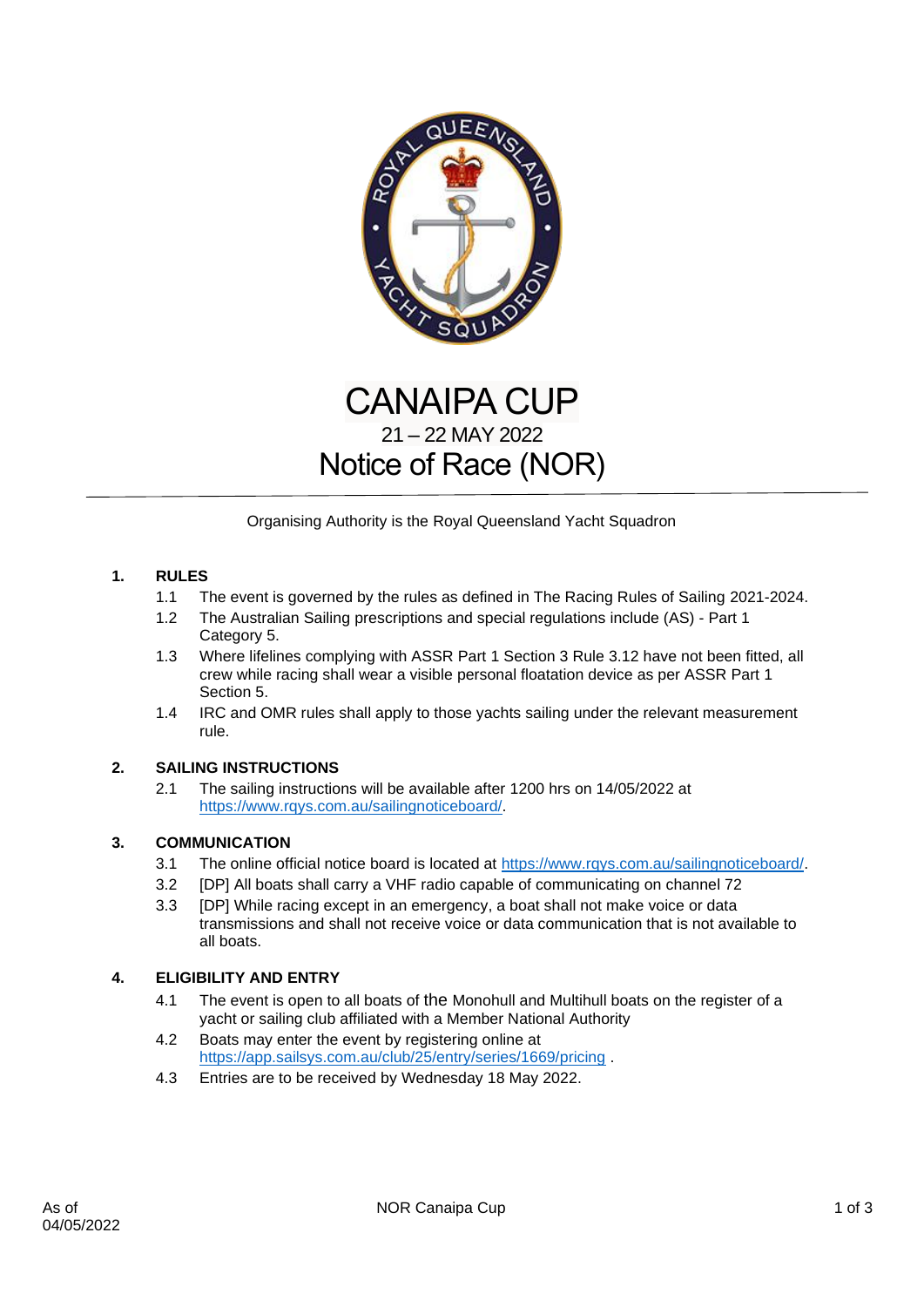# **5. FEES**

- 5.1 Entry fee for all boats shall be \$60
- 5.2 Food at Canaipa shall be at an additional cost:
- 5.2 (a) BBQ Dinner Starting 1800hrs, \$25.00 per person.
- 5.2 (b) Breakfast Rolls 0730 0830hrs, \$10.00 per person
- 5.2 (c) Food Tickets must be purchased online [HERE](https://www.revolutionise.com.au/rqys/events/141308/) before 12PM 18th May 2022, **no** tickets will be sold on the island.
	- (Food Ticket URL)<https://www.revolutionise.com.au/rqys/events/141308/>

# **6. ADVERTISING**

6.1 Boats may be required to display advertising chosen and supplied by the organizing authority.

# **7. SCHEDULE**

#### 7.1

| <b>Date</b>          | Event                           | <b>Time/Warning Signal</b>      |
|----------------------|---------------------------------|---------------------------------|
| Saturday 21 May 2022 | Passage Race to RQYS<br>Canaipa | 1100 hrs (first warning signal) |
|                      | Dinner at RQYS Canaipa          | 1800 hrs                        |
|                      | Passage Race to Manly           | 1000 hrs (first warning signal) |
| Sunday 22 May 2022   | Presentation at RQ Bar          | <b>ASAP After Racing</b>        |

7.2 No Warning Signal shall be made after 1300 hrs on each day of racing.

# **8. EQUIPMENT INSPECTION**

8.1 Each boat entered in either IRC or OMR shall produce or verify the existence of a valid rating (IRC or OMR) certificate.

# **9. VENUE**

9.1 The host club is The Royal Queensland Yacht Squadron, while the regatta will be between RQYS in Manly and RQYS Canaipa, Russell Island.

#### **10. COURSES**

10.1 The courses to be sailed will be detailed in the Sailing Instructions.

#### **11. SCORING**

- 11.1 One (1) race is required to constitute a series
- 11.2 There will be no drops for the Regatta.

# **12. BERTHING**

12.1 For RQYS Marina Berths or Hardstand spaces please contact the Marina Office on 07 3393 3554 during business hours. Some berthing will also be provided for boats drawing less than 2.4m at the RQYS Bill Kirby Jetty adjacent to the clubhouse–bookings for these berths are ESSENTIAL and to be booked with RQYS Marina Office. Boats that live away from RQYS and RQYS Members will be prioritized.